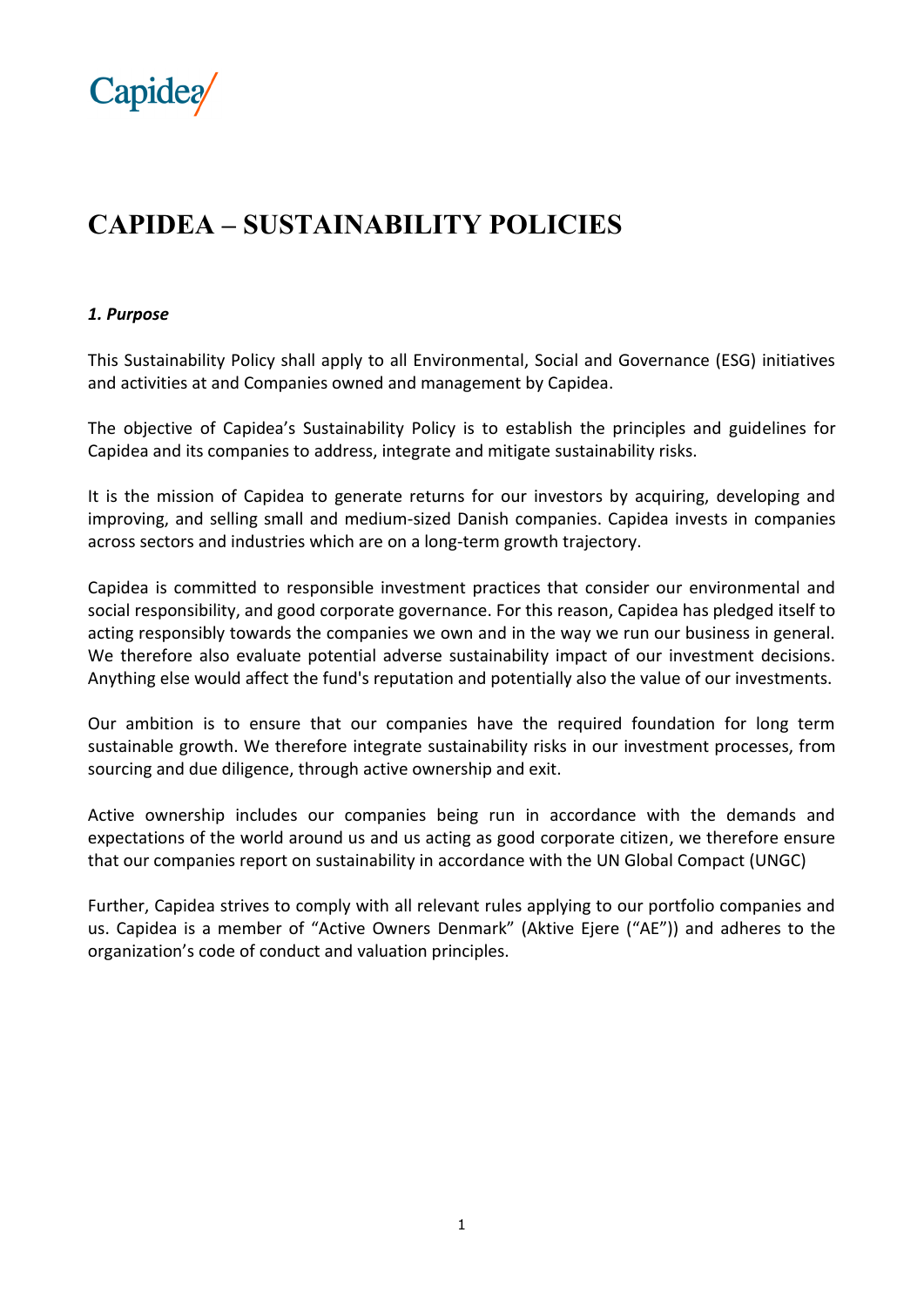

## *2. Responsibilities*

Capidea wants to make sure that we follow up on all ESG matters, whether they emerge during due diligence, in the course of audits, in the regular risk reporting, during self-assessments, or simply in the course of the day-to-day-business of Capidea or our companies.

This means that management in Capidea and in our companies – whether on the Board of Directors or in executive management – and all employees in Capidea and our companies are responsible for reporting significant ESG findings so they can be proactively addressed.

Capidea commits to make sure that top level ESG polices and processes are in place in our portfolio companies, and we oversee that these policies are implemented, both when we act as investment advisors and when we act as directors of our companies.

In our companies, the Boards of Directors are responsible for complying with the standards set by Capidea, and for defining ESG strategies and standards at a company level and have oversight with executive management's implementation.

## *3. Investment processes*

When Capidea is screening for future investment options, we incorporate relevant ESG factors in our general evaluation criteria. This implies that we gather available information on sustainability risks in the relevant industries and markets and take it into account when evaluating potential investments. Such process is undertaken based on UN Global Compact's Ten Guiding Principles. Capidea considers each acquisition of a Portfolio Company carefully. Therefore Capidea perform an ESG related due diligence ahead of any new investment. The purpose of the ESG due diligence is to identify company specific sustainability risks which can impact the value of investment. Further, it is our opinion that appropriate risk behaviour in all risk categories, including sustainability risk, is a central tenet of performance assessment. We therefore incorporate potential adverse sustainability impact of our investments in our risk assessment procedures and valuation processes.

Capidea does not invest in companies with significant negative ESG impacts without a realistic path to mitigate them. Capidea therefore does not invest in companies who, during due diligence, are not willing to improve any potential findings related to human and labor rights, environment, or anti-corruption.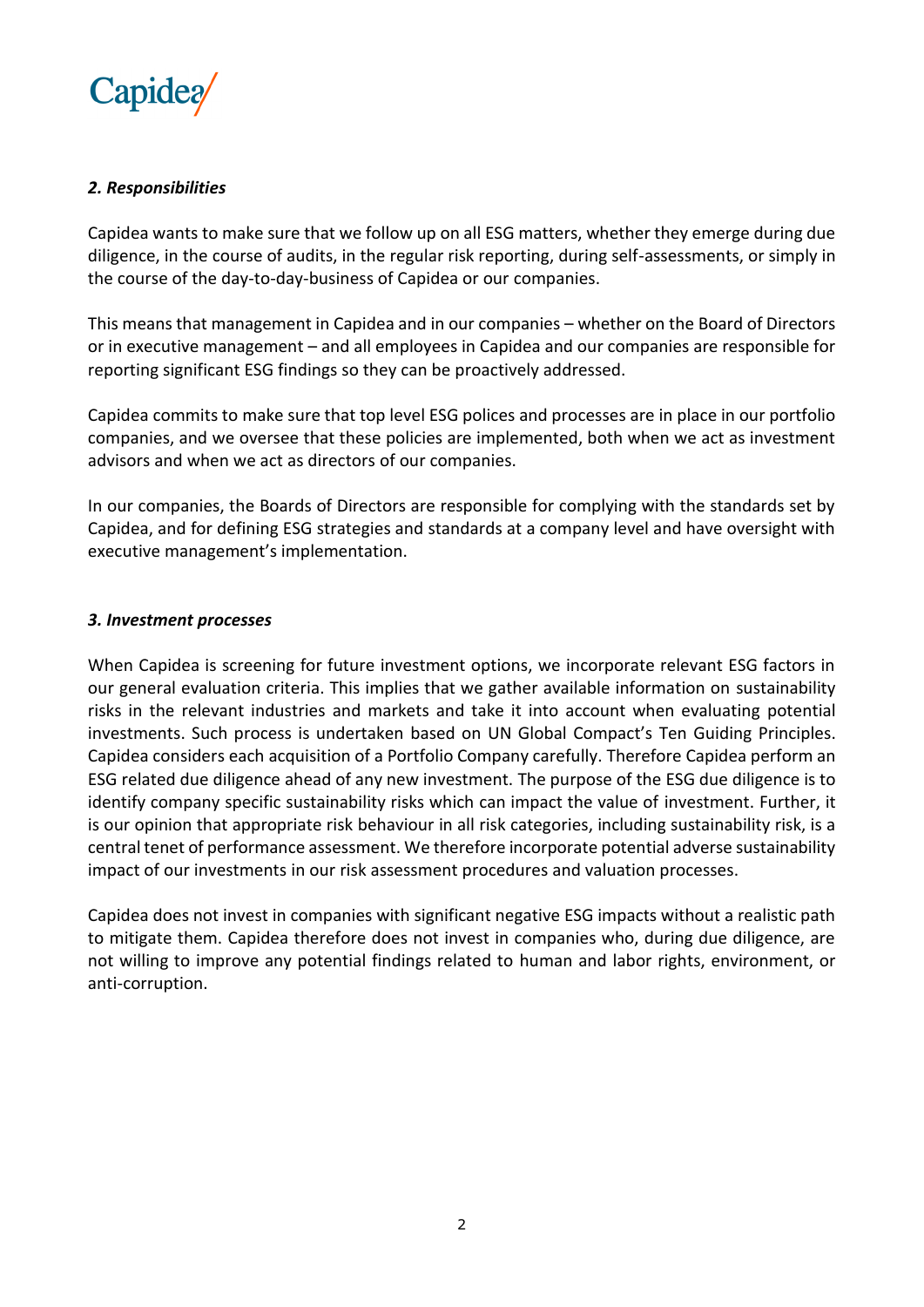

## *4. Active Ownership Practices*

As an active owner in the companies we invest in, Capidea takes responsibility for considering ESG factors not only in strategic decisions, but also in the day-to-day business activities. As owners, we do this as members of the Boards of Directors of our companies, and furthermore Capidea provides the companies with tools, guidance, and knowledge sharing opportunities regarding ESG management.

Companies are introduced to our approach to ESG integration during our onboarding and strategy development process (Capidea Value Creation). When we review company performance, we integrate ESG factors.

Capidea oversees that all portfolio companies join the UN Global Compact, report in accordance with Communication-on-Progress requirements and integrate relevant findings in the regular risk reporting of the company. Further, companies are expected to conduct a climate risk and opportunities scenario analysis with a basis in the recommendations made by the Financial Stability Board's Task Force on Climate-related Financial Disclosures. The purpose of such process is to mitigate potential adverse impact of sustainability factors, while ensuring that each Portfolio Company's strategy is positioned to benefit from a sustainable transformation of society.

To ensure that all companies comply with our expectations each Portfolio Company ensures relevant employees are involved in ESG management processes. The responsible for sustainability at Capidea maintains a dialogue with the companies throughout the year.

Capidea expects companies under management to:

- comply with relevant laws, rules and internationally recognized principles
- consider risks relating to ESG issues and address them proactively through action plans
- be in a position to meet the requirements and expectations of customers and business partners concerning supply chain management and codes of conduct
- consider future business opportunities and positioning in relation to ESG; and
- comply with AE's guidelines on openness and transparency

## *5. Reporting on Sustainability*

Capidea adheres to the 'comply or explain' requirement of the AE Guidelines.

Capidea portfolio companies report on Sustainability in accordance with the UN Global Compact reporting structure. This means that each portfolio companies disclose e.g.: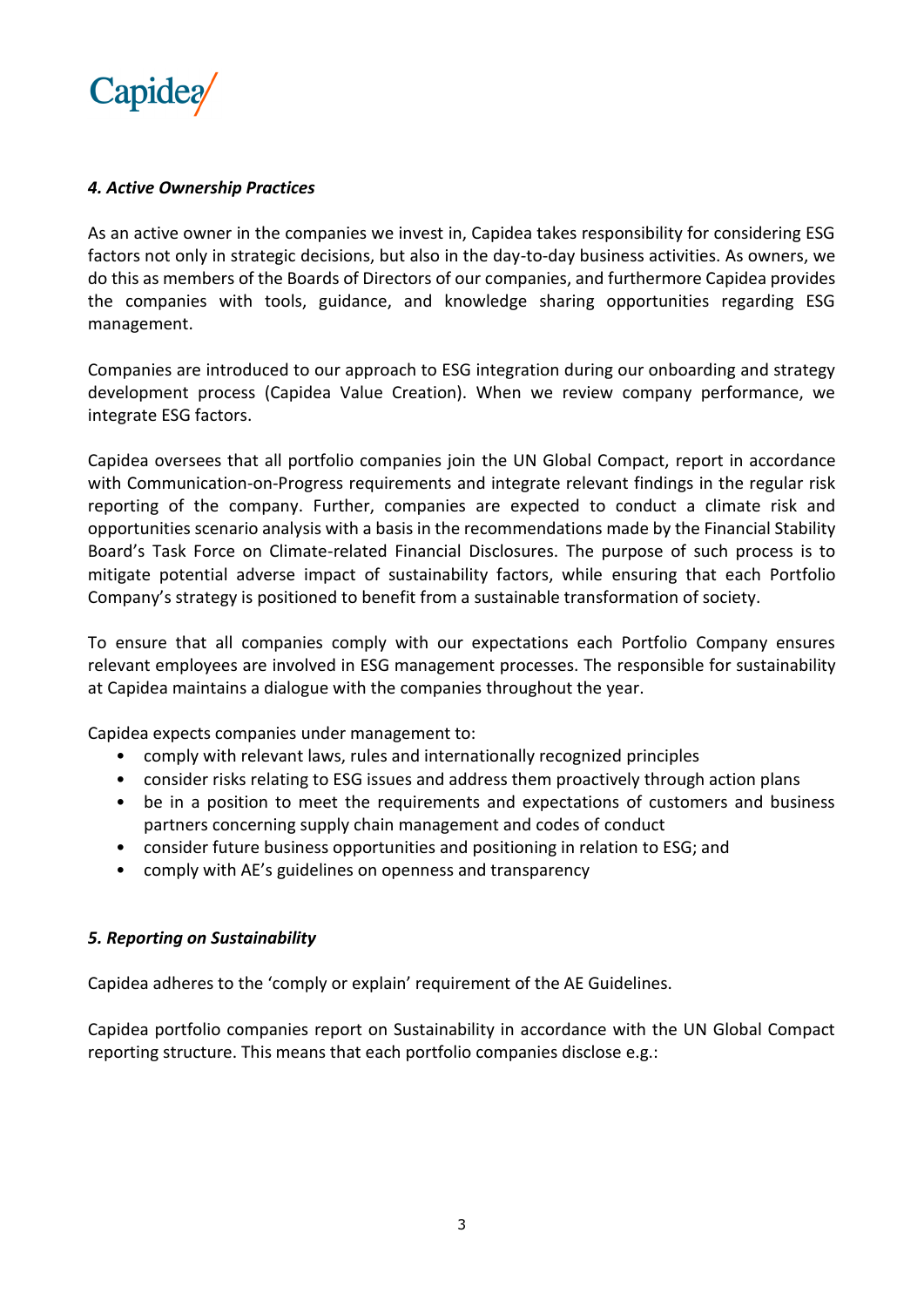

- Their practical actions taken or planned to implement the UN Global Compact principles in each of the four issue areas (human rights, labor, environment, anti-corruption) on a report or explain basis
- An outcome measurement indicating which targets were met, or other qualitative or quantitative measurements of results

Furthermore, Capidea portfolio companies are encouraged to employ Key Performance Indicators (KPIs) where it is relevant in the four issue areas of UN Global Compact; human rights, labor, environment and anti-corruption.

Employing KPIs means (1) formulating the specific KPI, (2) setting a target, (3) explaining the actions taken and (4) finally reporting on the status by allocating resources to data collection.

## *6. Governance*

Capidea has established a set of ground rules and tools for good corporate governance. A common platform for cooperation between Capidea and each company's management and Board of Directors has been established, creating better conditions for growth and value creation. Key pillars of this platform are:

- Board of Directors Tasks
- Legal and Financial Compliance
- Risk Management and Assessment
- Composition and Organisation
- Sustainable business conduct